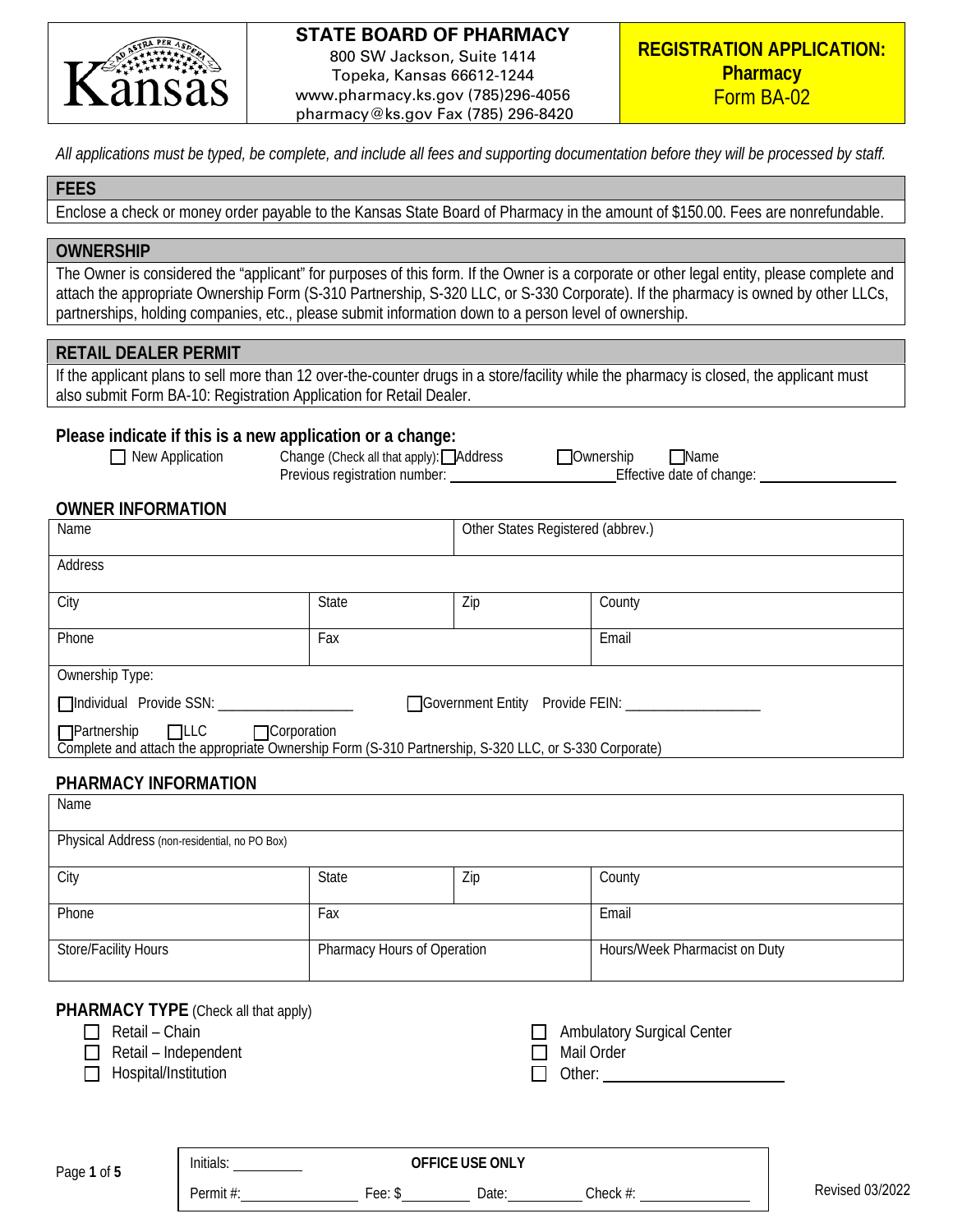

800 SW Jackson, Suite 1414 Topeka, Kansas 66612-1244 www.pharmacy.ks.gov (785)296-4056 pharmacy@ks.gov Fax (785) 296-8420

| <b>DESIGNATED REPRESENTATIVE INFORMATION</b> (For partnerships, LLCs, nonprofits, and companies)                                                                                                                                            |                                                                                                                                                                                                                                        |       |                    |  |
|---------------------------------------------------------------------------------------------------------------------------------------------------------------------------------------------------------------------------------------------|----------------------------------------------------------------------------------------------------------------------------------------------------------------------------------------------------------------------------------------|-------|--------------------|--|
| Name                                                                                                                                                                                                                                        |                                                                                                                                                                                                                                        | Title |                    |  |
| Address                                                                                                                                                                                                                                     |                                                                                                                                                                                                                                        |       |                    |  |
| City                                                                                                                                                                                                                                        | State                                                                                                                                                                                                                                  | Zip   | County             |  |
| Phone                                                                                                                                                                                                                                       | Fax                                                                                                                                                                                                                                    |       | Email              |  |
| Designate where all formal correspondence, notices, and renewals should be sent:<br>□Physical Location □Designated Representative<br>$\Box$ Owner<br>PHARMACIST-IN-CHARGE                                                                   |                                                                                                                                                                                                                                        |       |                    |  |
| Name                                                                                                                                                                                                                                        |                                                                                                                                                                                                                                        |       | License Number 1 - |  |
| Phone                                                                                                                                                                                                                                       | Fax                                                                                                                                                                                                                                    |       | Email              |  |
| $\Box$ Yes $\Box$ No<br>Has the PIC ever been a PIC in Kansas before?<br><b>DRUG SCHEDULES</b> (Check all that apply)<br>$\Box$ Schedule II narcotic<br>Schedule III non-narcotic<br>Schedule II non-narcotic<br>Schedule IV<br>$\Box$<br>ப |                                                                                                                                                                                                                                        |       |                    |  |
| Schedule V<br>Schedule III narcotic                                                                                                                                                                                                         |                                                                                                                                                                                                                                        |       |                    |  |
| If you selected any Drug Schedules above, please provide either:<br>$\Box$ A copy of the current DEA Registration                                                                                                                           |                                                                                                                                                                                                                                        |       |                    |  |
|                                                                                                                                                                                                                                             |                                                                                                                                                                                                                                        |       |                    |  |
| If you did not select any Drug Schedules above, please submit a completed K-10 K-TRACS Notice of Exemption from Reporting Form.                                                                                                             |                                                                                                                                                                                                                                        |       |                    |  |
| <b>ADDITIONAL INFORMATION</b>                                                                                                                                                                                                               |                                                                                                                                                                                                                                        |       |                    |  |
| $\Box$ No<br>$\Box$ Yes<br>1. Does the pharmacy perform any compounding?<br>If yes, select all that apply:<br>$\Box$ Sterile<br>□Non-sterile                                                                                                |                                                                                                                                                                                                                                        |       |                    |  |
| $\Box$ Yes<br>$\Box$ No<br>2. Does the pharmacy plan to have pharmacists or pharmacy interns administer immunizations?                                                                                                                      |                                                                                                                                                                                                                                        |       |                    |  |
| $\Box$ Yes<br>$\Box$ No<br>3. Does the pharmacy provide electronic supervision services? If yes, please attach Form S-500.                                                                                                                  |                                                                                                                                                                                                                                        |       |                    |  |
| $\Box$ No<br>$\Box$ Yes                                                                                                                                                                                                                     | 4. Does the pharmacy receive electronic supervision services? If yes, please attach Form S-500.                                                                                                                                        |       |                    |  |
| $\Box$ Yes<br>$\Box$ No<br>5. Does the pharmacy plan to participate in the Kansas Medication Disposal Program through the Kansas Department of Health<br>and Environment? If yes, please provide application date                           |                                                                                                                                                                                                                                        |       |                    |  |
| $\Box$ No<br>$\Box$ Yes<br>delivery system)                                                                                                                                                                                                 | 6. Does the pharmacy use an automated drug delivery system at its registered address? (K.A.R. 68-9-2(a) defines automated drug<br>If yes please complete and submit Form N-100 Automated Drug Delivery System Notice with application. |       |                    |  |
|                                                                                                                                                                                                                                             |                                                                                                                                                                                                                                        |       |                    |  |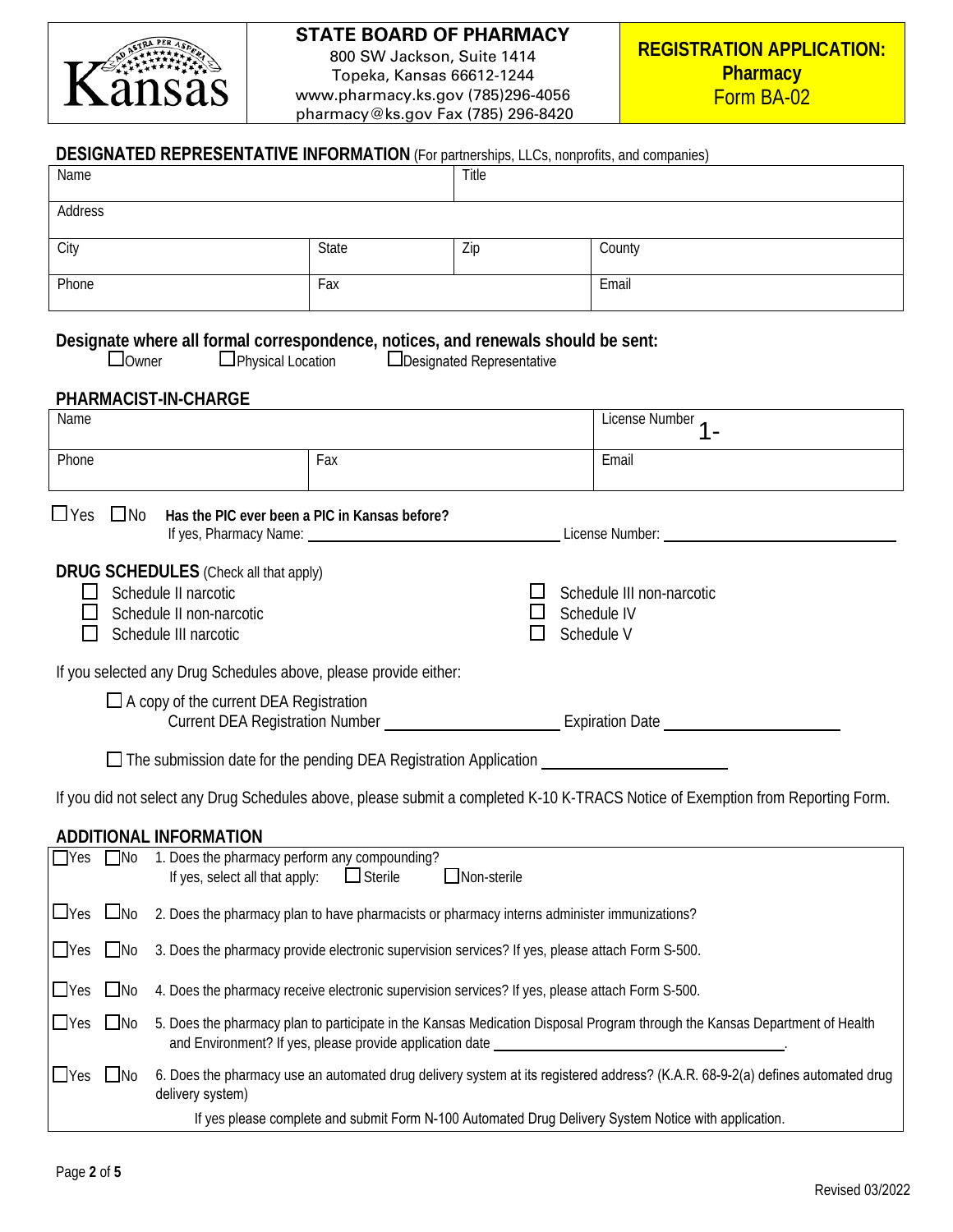

#### **DISCIPLINARY INFORMATION**

Applicant includes the legal ownership entity as well as each individual, owner, partner, corporate officer, or director. Yes No **1.** Has the applicant or any pharmacist employed by the applicant been convicted of any violation of the federal Food, Drug and Cosmetic Act? □Yes □No 2. Has the applicant been convicted under any federal, state, or local law relating to drug samples, wholesale or retail drug distribution, manufacturing, dispensing, or distribution of any drug or controlled substance? **The State 3.** Has the applicant or the PIC been convicted of any felony or drug-related misdemeanor? **T**Yes **T**No 4. Has any license or registration, currently or previously held by the applicant or the PIC been surrendered to, denied, disciplined, censured, suspended, limited, placed on probation, or revoked by any state of federal government? **If yes to any of the above questions, please attach Form S-300: Disciplinary History.** ■ Yes ■ No 5. Has the applicant complied with all registration requirements under any previous or current licenses or registrations? **If no to the above question, please attach a detailed explanation along with any relevant documentation.**

# **PIC CERTIFICATION**

*I declare under penalty of perjury under the laws of the State of Kansas that I am the pharmacist-in-charge acting on behalf of the applicant, and I hereby accept responsibility for operating in compliance with all state and federal laws, which shall include compliance with the Kansas Pharmacy Act and Kansas Controlled Substances Act.*

SIGNATURE DATE SIGNED DATE SIGNED DATE SIGNED DATE SIGNED DATE SIGNED DATE SIGNED DATE SIGNED DATE SIGNED DATE SIGNED DATE SIGNED DATE SIGNED DATE SIGNED DATE SIGNED DATE SIGNED DATE SIGNED DATE SIGNED DATE SIGNED DATE SIG

## **OWNER CERTIFICATION**

*I declare under penalty of perjury under the laws of the State of Kansas that I have read and understand this application and that the information provided is true, correct, and complete to the best of my knowledge.*

SIGNATURE DATE SIGNED DATE SIGNED DATE SIGNED DATE SIGNED DATE SIGNED DATE SIGNED DATE SIGNED DATE SIGNED DATE SIGNED DATE SIGNED DATE SIGNED DATE SIGNED DATE SIGNED DATE SIGNED DATE SIGNED DATE SIGNED DATE SIGNED DATE SIG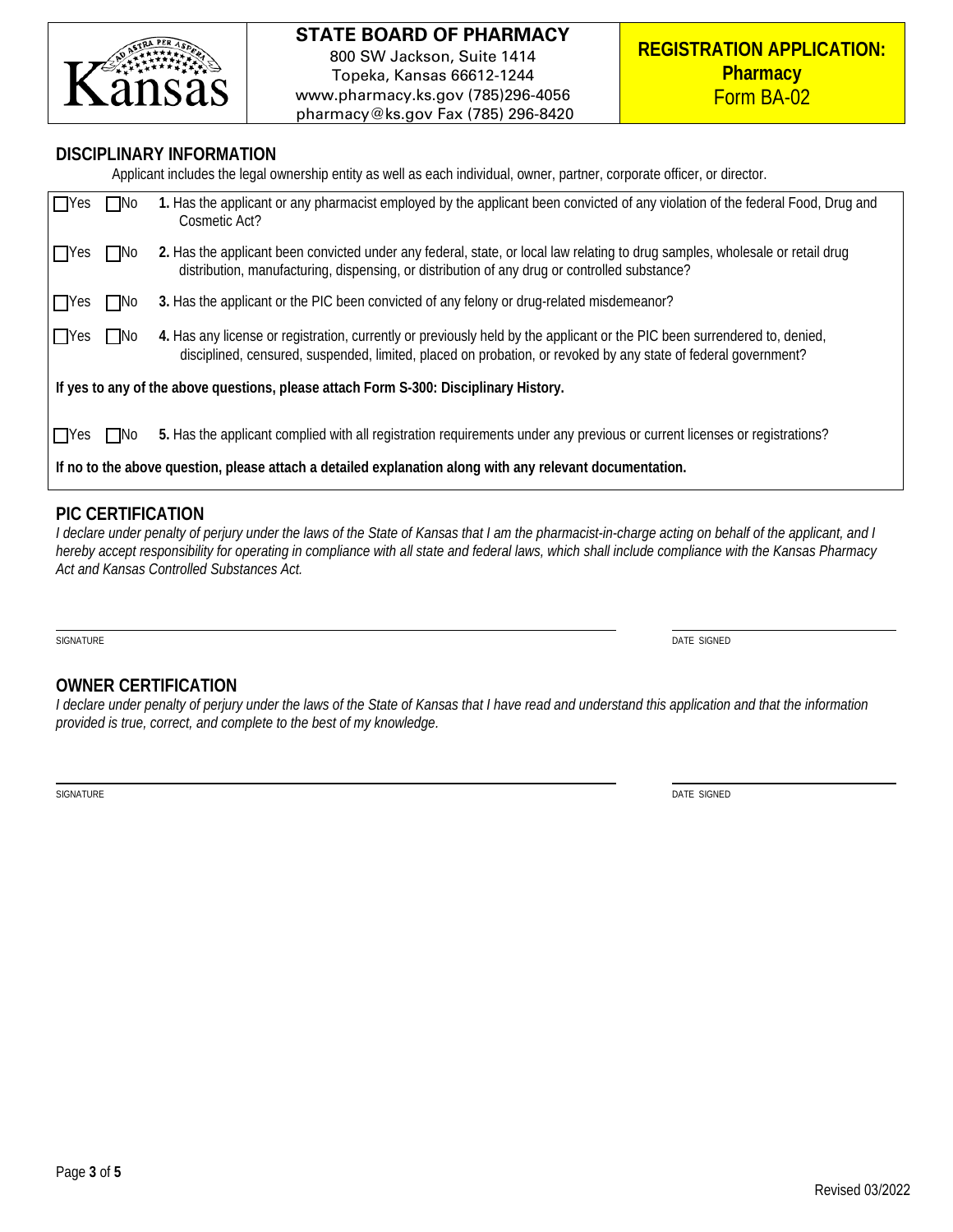

800 SW Jackson, Suite 1414 Topeka, Kansas 66612-1244 www.pharmacy.ks.gov (785)296-4056 pharmacy@ks.gov Fax (785) 296-8420

# **LICENSED PHARMACISTS** (List all pharmacists working in the pharmacy. Attach additional pages if needed.)

| Name | License Number        |
|------|-----------------------|
| Name | License Number        |
| Name | License Number        |
| Name | <b>License Number</b> |
| Name | License Number        |
| Name | <b>License Number</b> |
| Name | <b>License Number</b> |
| Name | License Number        |
| Name | License Number        |
| Name | License Number        |
| Name | License Number        |
| Name | License Number        |
| Name | License Number        |
| Name | <b>License Number</b> |
| Name | License Number        |
| Name | <b>License Number</b> |
| Name | <b>License Number</b> |
| Name | License Number        |
| Name | <b>License Number</b> |
| Name | <b>License Number</b> |
| Name | License Number        |

Page **4** of **5**